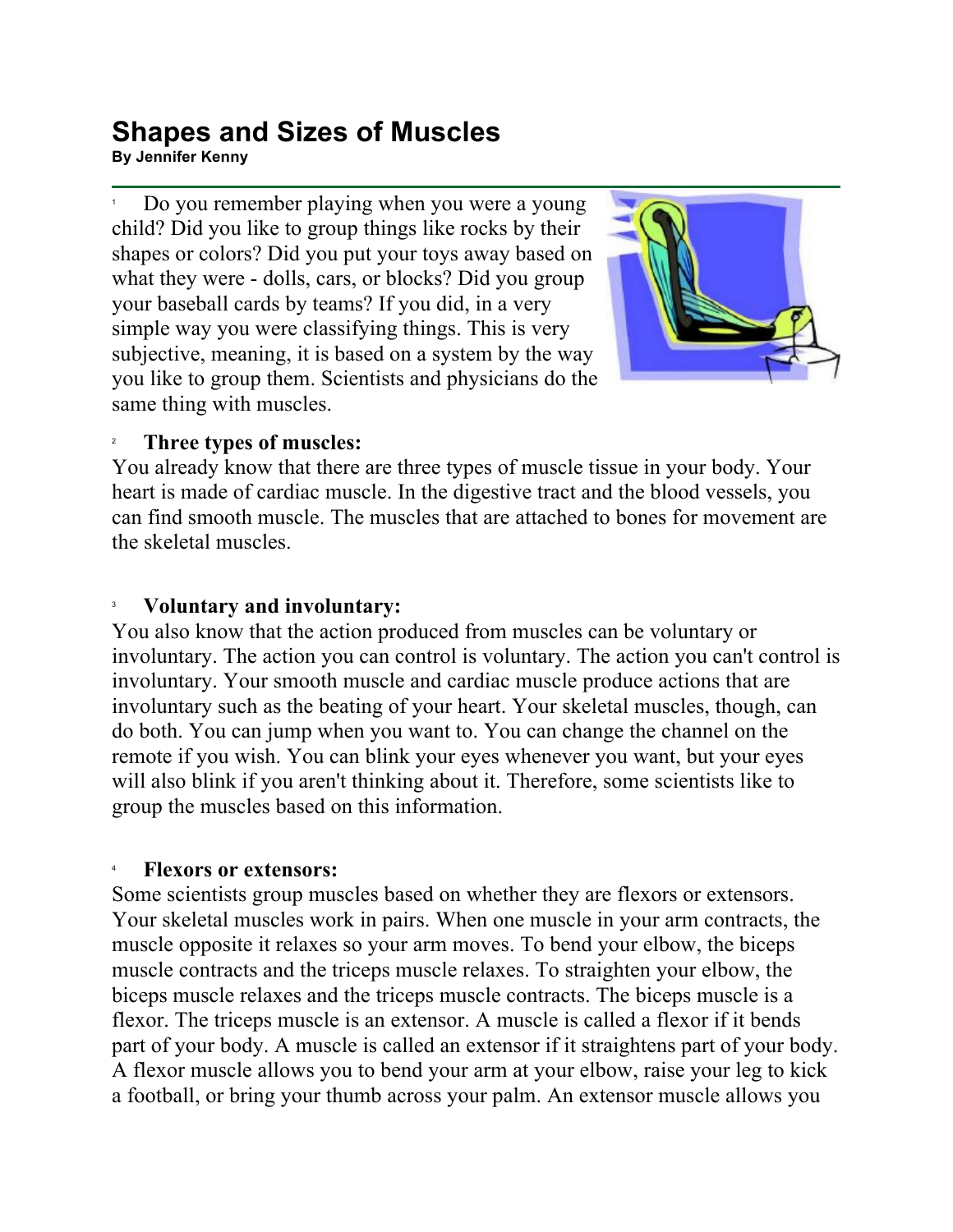to stretch your leg or arm away from your body.

#### 5 **Large and small:**

Muscles can also be grouped by shape, size, or position. For example, the muscles in the buttocks are large and have to work against gravity. The muscles inside the eye, though, are tiny and need to move precisely. Did you know that the longest muscle in the body is the sartorius? Did you know that the smallest muscle is the stapedius in the ear? Which group do you think each would fall into - large or small?

#### 6 **Muscle fibers:**

Finally, some scientists classify muscles according to the arrangement of muscle fibers within a muscle. Strap, fusiform, pennate, and circular are examples of main groupings in this form of classification. Strap muscles are not strong, but they do have a wide range of movement. Strap muscles have fibers that run parallel to the tendon. A strap muscle moves the hyoid bone in the throat to allow for swallowing and speaking. The biceps muscle is an example of a fusiform, or parallel, muscle. It raises the upper arm. A fusiform muscle is thick in the middle and tapered at the edges. Its fibers run parallel to the tendon where it is attached. Pennate muscles have a tendon at each end. At one of those ends, they are attached by fascicles (or bundles of muscle fibers). The thumb is bent by a unipennate muscle. That means all the muscle fibers are on the same side of the tendon. The knee is bent by a bipennate muscle. That means the pennate muscle has fibers on both sides. The deltoid muscle, which allows the arm to be raised outward, is a multipennate muscle. That means the tendon branches within it. Circular muscles have bundles of muscle fibers arranged in rings around an opening. They control the size of an opening such as the iris of the eye, the anus, or lip movement.

7 There are many ways to classify muscles. Whatever way you look at it, though, muscles equal movement to you. What machine is capable of doing all of this other than the human body?

Copyright © 2010 edHelper